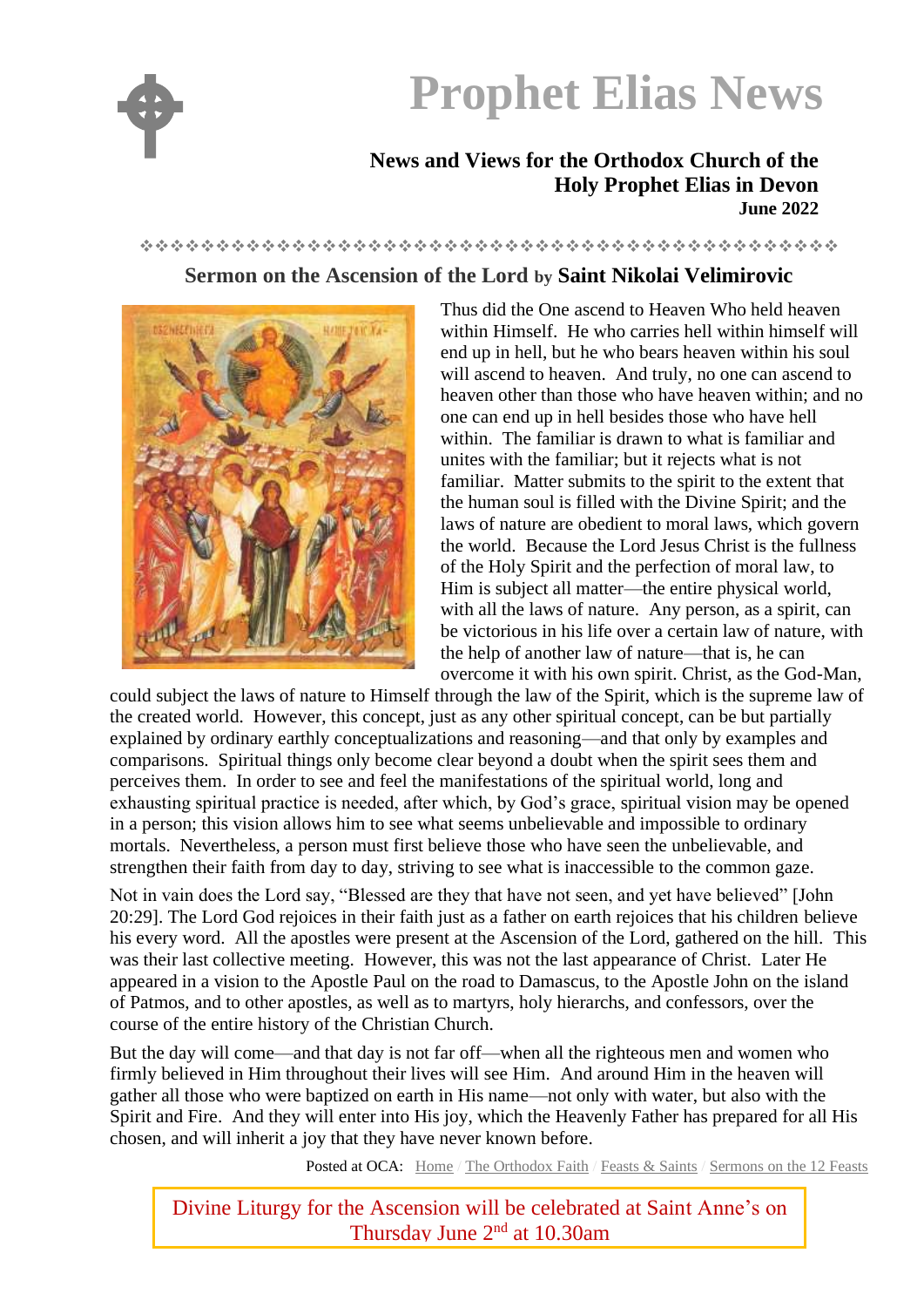## **Pentecost: The Descent of the Holy Spirit by Protopresbyter Thomas Hopko**

The Old Testament feast of Pentecost occurred 50 days after Passover—the commemoration of the Exodus of the Israelites from captivity and slavery in Egypt—in celebration of God's gift of the Ten Commandments to Moses on Mount Sinai.

In the New Covenant of the Messiah, the Passover event takes on its new meaning—the celebration of Christ's Resurrection, the "passing over" from death to life and from earth to heaven, the "exodus" of God's People from this sinful world to the eternal Kingdom. The New Testament Pentecost also is fulfilled and made new by the coming of the "new law" with the descent of the Holy Spirit upon the disciples of Christ. As we read in the Acts of the Apostles 2:1-4, "When the day of Pentecost had come, they were all together in one place. And suddenly a sound came from heaven like the rush of a mighty wind, and it filled all the house where they were sitting. And there appeared to them tongues as of fire, distributed as resting upon each one of them. And they were all filled with the Holy Spirit." The Holy Spirit Christ promised to His disciples came on the day of Pentecost (John 14:26, 15:26; Luke 24:49; Acts 1:5) as the apostles received "the power from on high" and began to preach and bear witness to Jesus as the risen Christ, the King and the Lord. Traditionally, this moment has been called the "birthday of the Church."

In the liturgical services for the Great Feast of Pentecost, the coming of the Holy Spirit is celebrated together with the full revelation of the Holy Trinity: Father, Son, and Holy Spirit. The fullness of the Godhead is manifested with the Spirit's coming to man, and the Church's hymns celebrate this manifestation as the final act of God's self-disclosure and self-donation to the world of His creation.

On Pentecost, we have the final fulfilment of the mission of Jesus Christ and the first beginning of the messianic age of the Kingdom of God mystically present in this world in the Church of the Messiah. For this reason the 50th day stands as the beginning of the era that is beyond the limitations of this world, 50 being that number which stands for eternal and heavenly fulfilment in Jewish as well as Christian mystical piety: seven times seven, plus one.

Thus, Pentecost is called an "apocalyptic day," which means the day of final revelation. It is also called an "eschatological day," which means that it is the day of the final and perfect *end*—in Greek, the *eschaton*. When the Messiah comes and the Day of the Lord is at hand, the "last days" are inaugurated, in which "God declares, 'I will pour out my Spirit upon all flesh.'" This is the ancient prophecy to which the Apostle Peter refers in the first sermon of the Christian Church, preached on that first Pentecost Sunday (Acts 2: 1 7; Joel 2: 28-32).

The Great Feast of Pentecost is not simply the celebration of an event which took place centuries ago. Rather, it is the celebration of what must happen—and indeed does happen—to us in the Church today. We have died and risen with the Messiah-King, and we have received His Most Holy Spirit. We are the "temples of the Holy Spirit." God's Spirit dwells in us (Romans 8; 1 Corinthians 2-3, 12; 2 Corinthians 3; Galatians 5; Ephesians 2-3). We, by our own membership in the Church, have received "the Seal of the Gift of the Holy Spirit" in the sacrament of Chrismation. Pentecost has happened to us.

During the Divine Liturgy on Pentecost, we recall our baptism into Christ as we sing, in place of the Trisagion, the well known verse from Galatians: "As many as have been baptized into Christ, have put on Christ." The usual antiphons are replaced by special psalm verses that emphasize the meaning of the feast, while the day's readings from the Epistles and Gospels recall the Holy Spirit's coming to men. The kontakion speaks of the reversal of Babel, as God unites the nations into the unity of His Spirit. And the troparion proclaims the gathering of the entire universe into God's "net" through the work of the inspired apostles. In the hymns "O Heavenly King" and "We have seen the True Light"—sung on Pentecost for the first time since Holy Pascha—we invoke the Holy Spirit to "come and abide in us" while proclaiming that "we have received the heavenly Spirit."

On the evening of Pentecost Sunday, at Vespers, three lengthy prayers are recited, during which we kneel for the first time since Pascha. The Monday after Pentecost is the Feast of the Holy Spirit, while the Sunday after Pentecost is the Feast of All Saints. This is the logical liturgical sequence, since the coming of the Holy Spirit is fulfilled in us as we pursue holiness and sanctity in our own lives—that holiness and sanctity which constitute the very purpose of the creation and salvation of the world: "Thus says the Lord: 'Consecrate yourselves therefore, and be holy, for I your God am holy'" (Leviticus 11:44-45, 1 Peter 1:15-16).

Thus, Pentecost ushers in a new era, in which we are called to pursue sainthood by acquiring the Holy Spirit, by opening ourselves to the fullness of Christ's revelation to mankind, and by anticipating the Kingdom of God, yet to be fully revealed, but already fully present in our midst as we entreat the Holy Spirit to "come and abide in us" now and in the life of the world to come.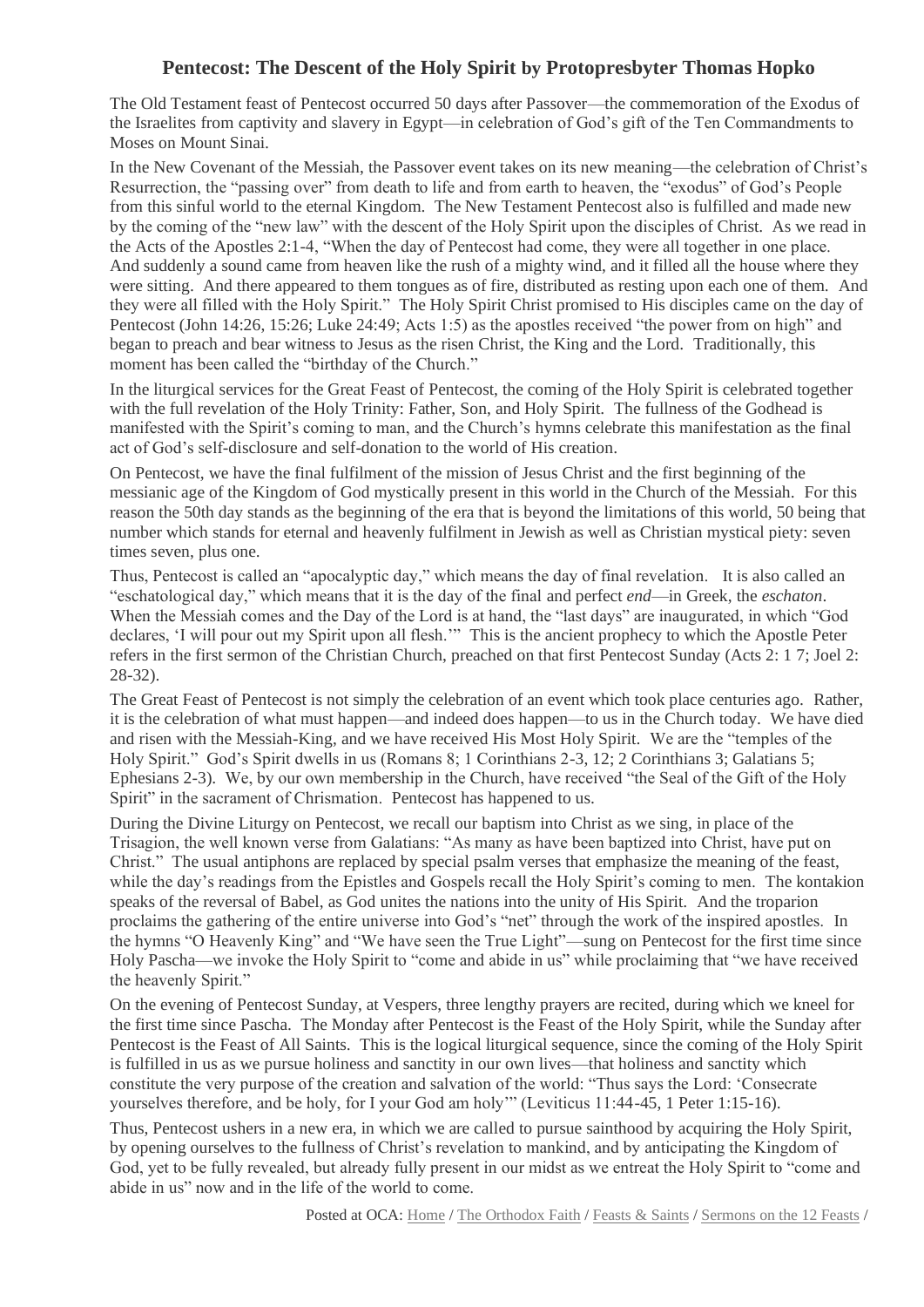#### **How Should Christians Behave After Communion?**

Hugh drew our attention to a useful compilation of views by Russian priests on how we should behave during the rest of the day after taking communion. As Father Alexei Veretelnikov points out 'we can find a lot [of advice] about the rules of preparing for Holy Communion, but very little about how we should behave after *this sacrament.'*

*The five participants are largely in agreement. While some Holy Fathers recommend staying quietly in church* for most of the day, or maintaining complete abstinence, or spending the day alone and in silence, there are *also other ways. Here are some brief excerpts:*

In the pace of big city life for many, Sunday remains the only day when there is an opportunity to meet with their friends and enjoy a good company. Of course, there is no sin in a good company over a cup of tea. Sunday requires us to do good deeds, especially on the day we take Communion. It is advisable to devote time to reading the Scriptures, prayer and works of mercy. Being the heart of the spiritual life, the Eucharist requires that we should be vigilant and attentive to our actions, words and thoughts.

#### *Priest Alexei Veretelnikov*

Firstly, grace will not be lost after Communion if you treat people around you with love. Whether you are in a cafe, in a store or on the street: If you treat others with love and talk to them, grace will not go away, but will even increase in your heart. As the Holy Fathers say, you can remain silent but be distracted in the mind, and you can speak and be in the Spirit. Thus, the most important thing is not to sin and to remain in love. It is possible after Communion to be silent, to shut oneself up in a cell, but at the same time to sin more with thoughts than on the street or in communication with people. I think that the most important thing is to treat people with kind feelings and love.

#### *Archpriest Dimitry Vylekzhanin*

What should we do? How can we safely keep away from the world and everything that is in the world on the day of Communion? Which cave can we hide in? Is there another way to live the day of Communion righteously and properly? I think yes.

The Lord Jesus Christ lived on earth 2000 years ago and lives now in Christians. We know from the Gospels that He spent thirty years in everyday holiness, doing ordinary everyday things very virtuously. Then for three years He served people, preaching the truth and healing the sick. Finally, the time came to take the Cross and go to Golgotha. And all these variations of Christ's life can and will be manifested in the communicants: everyday holiness, service to others, and trials. And that means, having communed, there is no need for us to lock Christ in the apartment; there is no need to put His lamp under a bushel (cf. Mt. 5:15); there is no need to hide Him from other people. The Kingdom of God has drawn near and must not retreat.

#### *Priest Leonid Kudryachov*

Let's look at the apostles. They received Communion at the Last Supper, and then they had to go through a series of trials. They failed everything! They failed to support Christ during His prayer in the Garden of Gethsemane—they fell asleep. They ran away when He was taken into custody. Peter renounced Christ. Everything went wrong. If they had thought the way modern Orthodox parishioners do, they would have decided that it would be better not to take Communion altogether because of such consequences. Or at least they would have concluded that taking Communion should be less frequent "away from temptation." But instead they began to partake of the Holy Resurrection every day and more often.

#### *Hieromonk Dimitry (Pershin)*

Communion is participation in the Last Supper. And after taking Communion we show the image of Christ's love in this world. We fulfil the mission that God the Father entrusted to His Son to share with us. Thus, having united with Him at the Last Supper, we bear witness to the One Whom we have received in Communion, by Whom we live and Whom we serve. We try not to spill the grace-filled joy that has touched our hearts, but to increase it in works of love, caring for the hungry, the thirsty, the sick, or prisoners. For the distance between us and God is the distance between us and those who need us. This is the great happiness of Christians—there is no need to go on a pilgrimage to get closer to God.

> *Prepared by Natalia [Shatova.](https://orthochristian.com/139039.html) Translation by Dmitry Lapa. Posted at [Monastery.ru](https://monastery.ru/zhurnal/bog-i-chelovek/kak-ne-rasteryat-blagodat-posle-prichastiya/) 5/4/20 The complete article can be found at* <https://orthochristian.com/145945.html>

*One thing all the participants omit to say – I imagine because they take it absolutely for granted - is that we need to use the prayers of thanksgiving after communion. If they are read in church after the Liturgy, we should stay if we can and listen to them quietly. We should in any case use them at home. Father John has often recommended that we should say at least one of the thanksgiving prayers every day of the following week, to remind us that Communion is always central to our lives, not just for a few hours on Sunday. Ed.*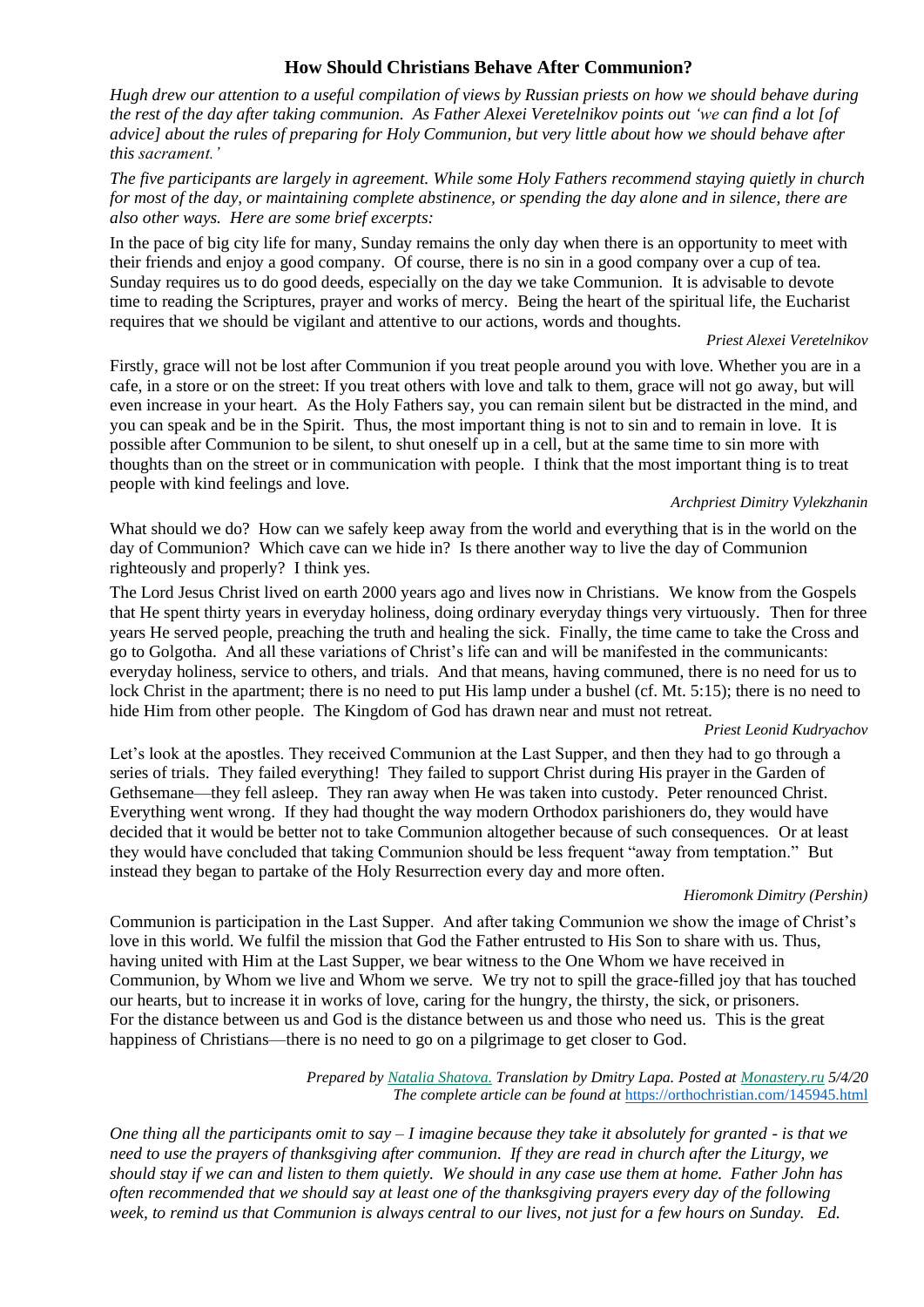|                                                                                  | <b>This Month We Celebrate</b>                                                                                                                                                                                                                                                                        |
|----------------------------------------------------------------------------------|-------------------------------------------------------------------------------------------------------------------------------------------------------------------------------------------------------------------------------------------------------------------------------------------------------|
| On Wednesday June 1 <sup>st</sup> : Leavetaking of Pascha                        |                                                                                                                                                                                                                                                                                                       |
|                                                                                  | <b>Nun-Martyr Wite</b> of Whitchurch Canonicorum in Dorset $(??thC)$                                                                                                                                                                                                                                  |
| On Thursday 2 <sup>nd</sup> : THE ASCENSION OF OUR LORD AND SAVIOUR JESUS CHRIST |                                                                                                                                                                                                                                                                                                       |
|                                                                                  | On Friday 3rd: Saint Kevin, Abbot of Glendalough (618)                                                                                                                                                                                                                                                |
|                                                                                  | On Saturday 4 <sup>th</sup> : Saints Martha and Mary of Bethany<br>We wish Bethany S and Daphne L a Happy Feast and Many Years!<br><b>Saint Petroc</b> of Padstow, Master Builder of the Faith in the West $(6thC)$<br>Saint Sophia of Ainos (2ndC)<br>We wish Sophie G a Happy Feast and Many Years! |
|                                                                                  | On Sunday $5^{\text{th}}$ : Fathers of the First (325) and Second (381) Ecumenical Councils<br>Saint John of New Valamo (1958)<br>Saint Boniface (Wynfrith) of Crediton, Apostle to the Germans (754)                                                                                                 |
|                                                                                  | On Tuesday 7 <sup>th</sup> : <b>Holy Martyr Priscilla</b> of Rome (c305)<br>We wish Scilla W a Happy Feast and Many Years!<br>Holy Martyr Valeria of Caesarea (c300)<br>We wish Matoushka Val a Happy Feast and Many Years!                                                                           |
|                                                                                  | On Thursday 9 <sup>th:</sup> Saint Cyril of Alexandria (444)<br>Saint Columba of Iona, Enlightener of the Scots (597)                                                                                                                                                                                 |
| On Friday 10th: Martyrs Alexander and Antonina at Constantinople (c313)          |                                                                                                                                                                                                                                                                                                       |
|                                                                                  | On Saturday 11 <sup>th</sup> : Holy Apostles Bartholomew and Barnabas<br>Saint Luke of Simferopol (1961)                                                                                                                                                                                              |
|                                                                                  | On Sunday 12th: HOLY PENTECOST                                                                                                                                                                                                                                                                        |
|                                                                                  | On Monday 13th: FEAST OF THE HOLY SPIRIT                                                                                                                                                                                                                                                              |
|                                                                                  | On Friday 17 <sup>th</sup> : Saint Nectan of Hartland, North Devon (6thC)                                                                                                                                                                                                                             |
| On Sunday 19th: Feast of All Saints                                              | Holy Apostle Jude, the Lord's Brother                                                                                                                                                                                                                                                                 |
|                                                                                  | On Monday 20 <sup>th</sup> : BEGINNING OF THE APOSTLES' FAST<br>Saint Nicholas Kavasilas (1391)<br>Author of The Life in Christ and A Commentary on the Divine Liturgy                                                                                                                                |
|                                                                                  | On Wednesday 22 <sup>nd</sup> : Saint Alban, First martyr of Britain (c209)                                                                                                                                                                                                                           |
|                                                                                  | On Thursday 23rd: Saint Mark of Ephesus 'Pillar of Orthodoxy' (1445)                                                                                                                                                                                                                                  |
| On Friday 24 <sup>th</sup> :                                                     | The Nativity of the Holy, Glorious Prophet, Forerunner and Baptist John                                                                                                                                                                                                                               |
| On Saturday 25 <sup>th</sup> :                                                   | <b>Saint Brannoc</b> of Braunton (6thC)                                                                                                                                                                                                                                                               |
| On Sunday26th:                                                                   | All Saints of Russia, of Britain, of Romania, of America, of Palestine                                                                                                                                                                                                                                |
| On Monday 27 <sup>th</sup> :                                                     | <b>Holy Myrrh-Bearer Joanna</b><br>Saint Austell, Hermit in Cornwall (6thC)                                                                                                                                                                                                                           |
|                                                                                  | On Wednesday 29th: Holy, Glorious and All-Praised Leaders of the Apostles, Peter and Paul<br>We wish Pavlik F a Happy Feast and Many Years!                                                                                                                                                           |
|                                                                                  | On Thursday 30 <sup>th</sup> : Synaxis of the Twelve Apostles                                                                                                                                                                                                                                         |



## **Exploring Pentecost with Your Children**

 There is a lot of excellent material for children about Pentecost at the Orthodox Pebbles website, including articles, activities and audio and video files. You can find it all at Holy Pentecost – [Orthodox Pebbles](https://orthodoxpebbles.com/new-testament/holy-pentecost/)